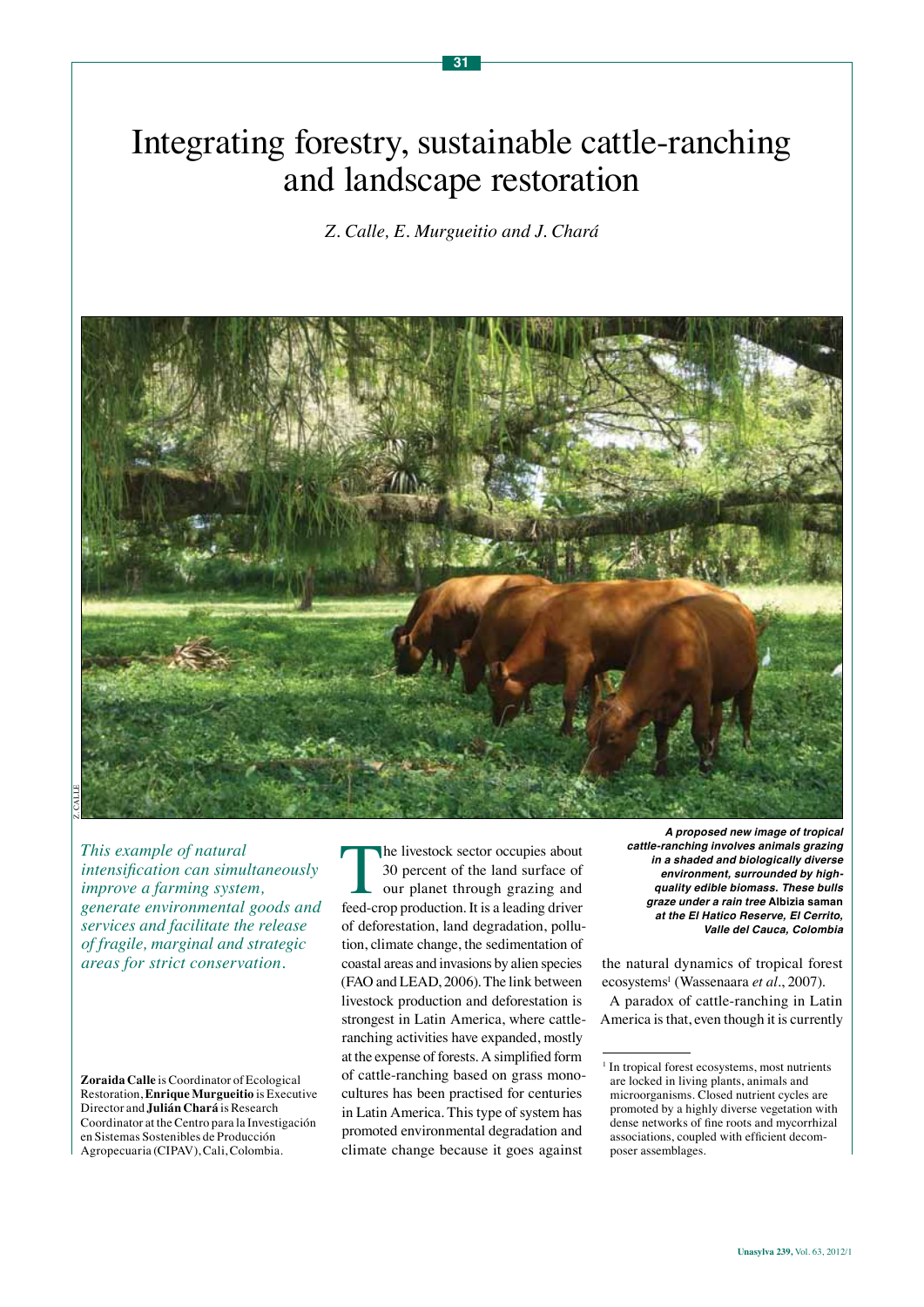

**Cattle can help support complex soil food webs and restore fertility in degraded lands, such as here in the Cesar River valley, Cesar, Colombia**

the principal land use, occupying more than 550 million hectares (ha), its average stocking and productivity rates are low (0.59 animals per ha, and 19.9 kg of beef or 89.7 litres of milk per ha per year, respectively; FAO, 2006). With some exceptions, this land use has minimal per-animal and per-ha production indexes and makes a meagre contribution to rural employment in the region.

Despite its inefficiency and its multiple negative effects on the environment, cattleranching is not likely to decline any time soon in Latin America. First, this activity is deeply rooted in the Portuguese and Spanish ancestry of the region. Second, a high and growing demand exists for all cattle products. Third, the activity has often been undertaken as a reaction to agricultural failures that result from biophysical constraints (Hernández, 2001; Murgueitio, 2005). Finally, over time, it

has become instrumental as a means to consolidate land control (Murgueitio and Ibrahim, 2008).

However, tropical cattle-ranching activities can be improved and need not be destructive. Cattle have the potential to act as "mobile sun-powered catalytic converters", <sup>2</sup> capable of transforming the cellulose in plant biomass into simple carbohydrates that support complex soil food webs and help restore fertility in degraded lands (Patriquin and Moncayo, 1991). Sustainably managed in silvopastoral systems and integrated with connectivity corridors and protected areas, cattle-ranching can even become a tool for landscape-scale restoration. The large-scale transition from input-intensive cattle grazing on degraded pastures to environmentally friendly silvopastures could enhance the resilience of soil to degradation and nutrient loss, sequester large amounts of carbon (1.2 to 6.1 tonnes per ha per year; Ibrahim *et al.*, 2010; Udawatta and Jose, 2011), reduce greenhouse gas emissions (Nair *et al.*, 2011) and contribute to the

protection of water resources by improving soil properties and reducing pollution (Chará, 2010). Jobs could be created, and high-quality food and other products could be produced, in a sustainable way.

This article describes ways to harness the power of the existing tropical cattle-ranching systems into intensive silvopastoral systems (ISPSs), explores sustainable timber production in these systems, including how and why certain species are selected, and discusses incentives for implementing ISPSs.

#### **What are ISPSs?**

Forest and landscape restoration must go beyond afforestation, reforestation and even ecological restoration to improve both human livelihoods and ecological integrity (Minnemeyer *et al.*, 2011; Laestadius *et al.*, 2011). Landscapes should be restored and managed for a balanced combination of ecosystem services and goods, not only for increased forest cover.

It has been suggested that a high level of food production can only be achieved in

<sup>2</sup> Catalytic converters convert the toxic components of the exhaust of an internal combustion engine into less toxic substances.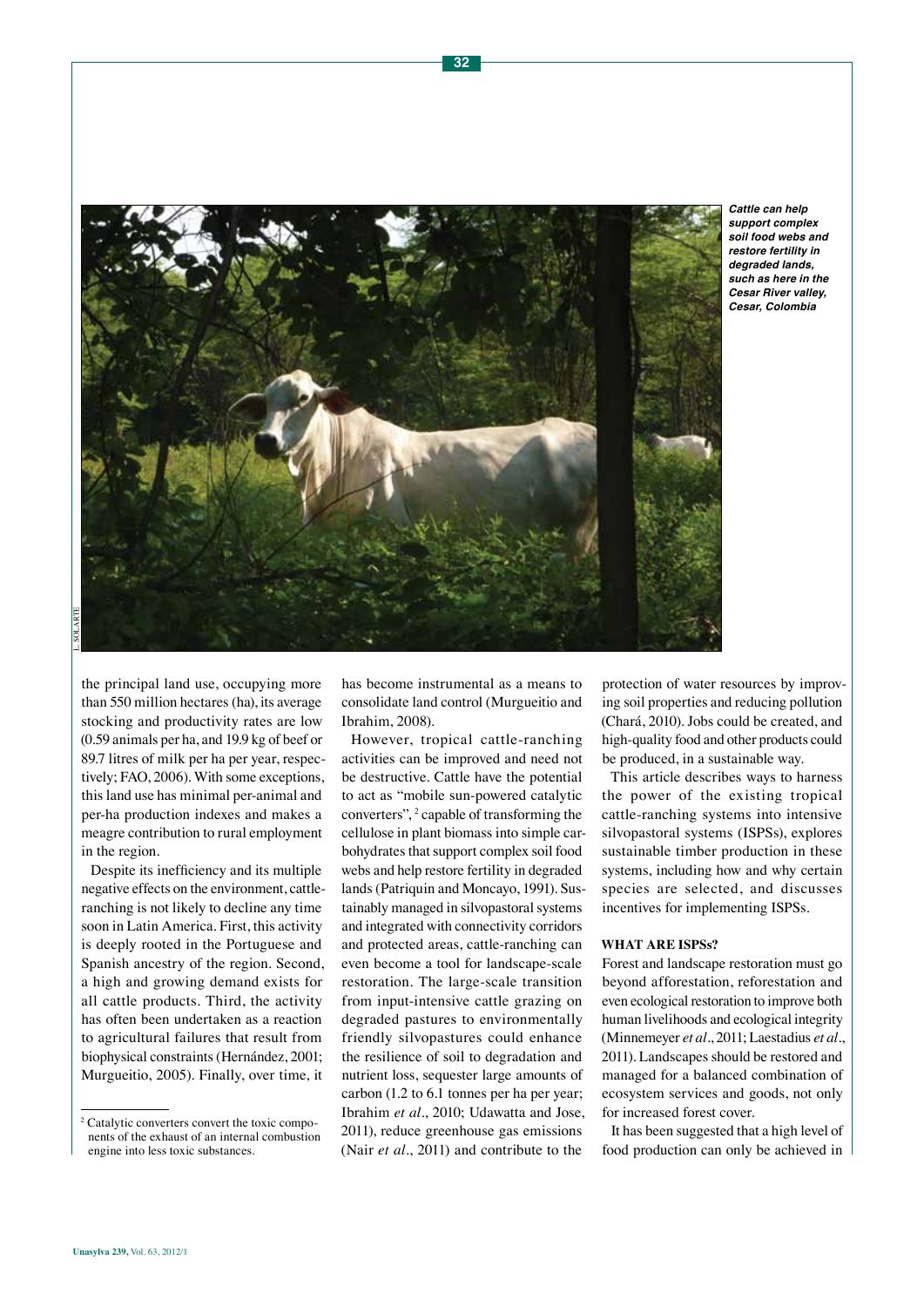**ISPSs combine the high-density cultivation of fodder shrubs with improved tropical grasses and trees. This ISPS in Finca San Marcos, Tamalameque, Cesar, Colombia, incorporates Brachiaria humidicola (grass), Tithonia diversifolia (fodder shrub) and Acacia mangium (timber tree)**

chemically intensive and energy-demanding modern agriculture, which provides a low-quality habitat for wildlife, while alternative agriculture is doomed to low productivity, even if it is more biodiversity-friendly (Perfecto and Vandermeer, 2010). However, agricultural intensification and sparing the land do not necessarily constitute a dichotomy; *natural intensification* exists on the spectrum. This alternative seeks to maximize the efficiency of biological processes such as photosynthesis, nitrogen fixation and nutrient recycling in order to boost biomass production and enhance soil organic matter.

The inputs of naturally intensive systems are biological processes rather than fossil fuels and synthetic compounds, and they apply modern scientific knowledge to combine and manage species with different traits. ISPSs are a good example of natural intensification, in which the productive benefits of the system stem



By replacing extensive pastures with improved pasture monocultures or ISPSs, it is possible to produce the same amount of meat in 36 percent and 8 percent of the land area, respectively (Murgueitio *et al.*, 2012).



from the same processes that provide ecosystem services.

ISPSs are a form of agroforestry that combines the high-density cultivation of fodder shrubs (more than 8 000 plants per ha) for the direct grazing of livestock with improved tropical grasses and trees. The top vegetation layer may consist of trees or palms with densities ranging from 100 to 600 individuals per ha, in accordance with the biophysical and climatic conditions of each agroecosystem. Tree products – such as timber and fruit – may be directed to local markets, agribusiness or the protection of biodiversity (Murgueitio *et al.*, 2010).

ISPSs respond to the increasingly urgent need to transform tropical cattle-ranching into an environmentally friendly activity that can be profitable in the short and medium terms and capable of generating more and better rural jobs while providing safe, high-quality food (meat, milk and fruit), hides and wood. These systems are suitable for beef, milk, dual-purpose or specialized cattle farming as well as buffalo, sheep and goats.

ISPSs should be based on solid scientific and technological knowledge (Dalzell *et al.*, 2006; Shelton and Dalzell, 2007; Murgueitio *et al.*, 2011; Murgueitio *et al.*, 2012; Mahecha *et al.*, 2012). They are being increasingly adopted in

*1*

*Land surface required to achieve an annual production of 10 000 tonnes of meat in the highly seasonal dry Caribbean region of Colombia*

Framms in Colombia<br>
Framms in Colombia<br>
Framms in Colombia<br>
Framms to the most suitable<br>
nd release fragile<br>
7 and biodiversity<br>
1, 2011). Some key<br>
1, 2011). Some key<br>
high biomass pro-<br>
tritional quality of<br>
grazing with profitable and modern farms in Colombia and other Latin American countries. Because of their higher stocking density (2–5 head per ha), ISPSs allow farmers to concentrate production in the most suitable areas of their farms and release fragile lands for soil recovery and biodiversity protection (Chará *et al.*, 2011). Some key features of ISPSs are high biomass production and the high nutritional quality of the fodder; rotational grazing with high stocking rates and brief grazing periods followed by long periods of plant recovery; and high per-ha productivity (Figure 1).

The proper functioning of ISPSs requires:

- a permanent supply of good-quality water in mobile troughs and mineralized salt;
- live fences planted at the periphery and internal divisions of paddocks;
- electrical fencing or tape, either fixed or mobile, to concentrate grazing on narrow strips;
- non-violent handling of livestock (Ocampo *et al.*, 2011).

ISPSs combine elements of traditional livestock management, fodder banks and timber plantations, but are significantly different from these three land-use systems:

• Unlike conventional extensive cattleranching, ISPSs require rigorous management, administrative control and permanent adjustments based on careful monitoring. Management protocols are simple but mandatory; for example, once the system is established, fire and herbicides cannot be used. In Mexico,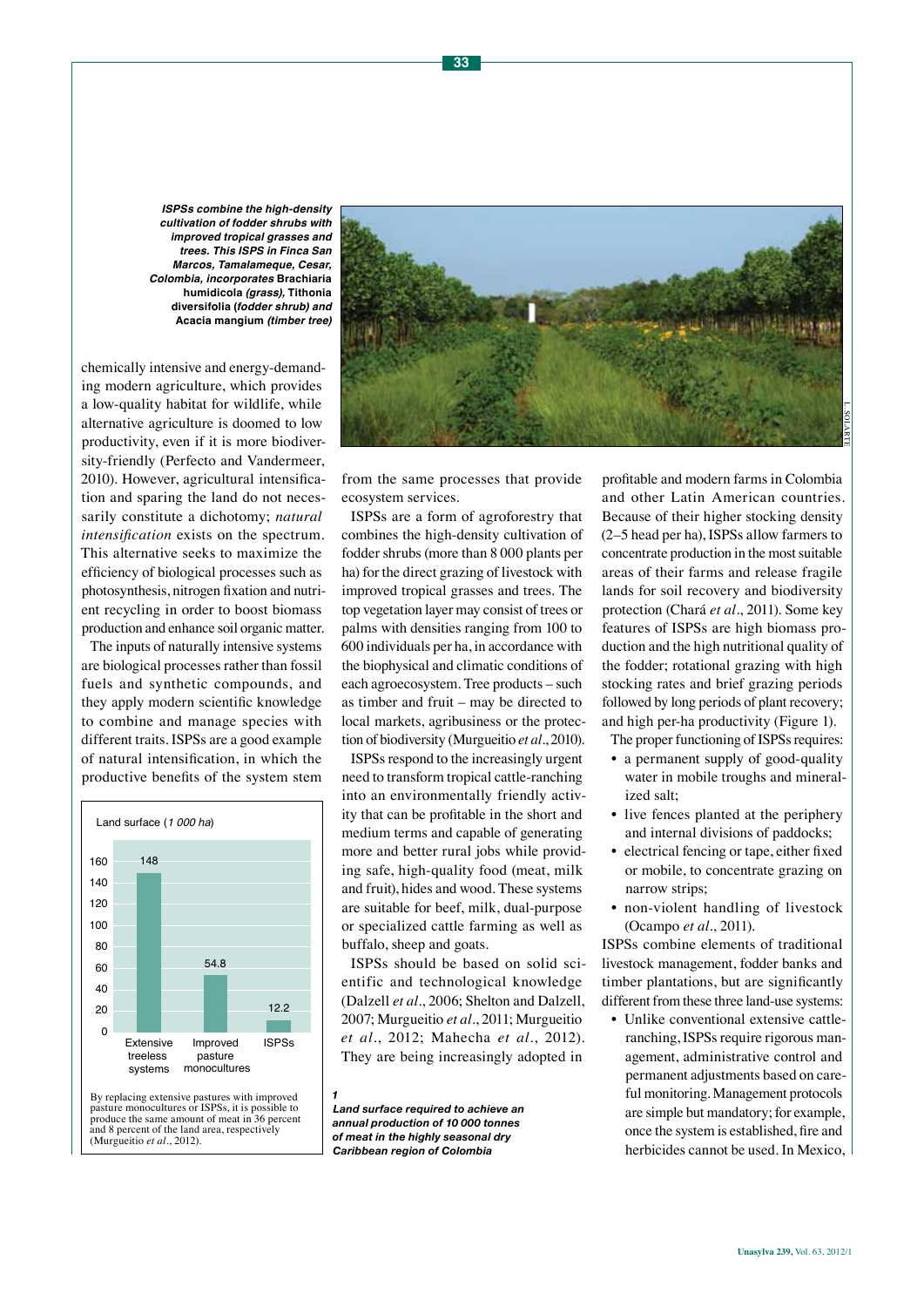the farmers who have achieved the best results owe their success to their previous experience in agriculture and, in some cases, to their training in precision agriculture (Solorio-Sánchez *et al.*, 2012).

- Unlike mixed fodder banks or other cut-and-carry systems, ISPSs are designed to tolerate direct browsing by cattle. Electric fencing must be handled properly in order to guarantee the heavy but instantaneous grazing of narrow strips of shrubs and grasses in each paddock. These short rotations minimize the negative impact of cattle on the soil and facilitate the recovery of shrubs and grasses. Once the cattle have moved forward to a fresh fodder strip, dung beetles and earthworms quickly bury or degrade the dung, thus interrupting the life cycles of various parasites (Giraldo *et al.*, 2011; Murgueitio and Giraldo, 2009).
- ISPSs differ from tree plantations in their lower planting densities, the spatial arrangement of trees in rows alternating with strips of pasture or shrubs, the west–east (instead of north– south) orientation of tree rows and the timing and intensity of tree thinning and pruning, both chosen to minimize pasture shading.

Silvopastoral systems can enhance biodiversity in agricultural landscapes, as revealed by an analysis of the changes

**For an ISPS to function properly, certain controls must be in place. On El Chaco farm, Pedras, Tolima, Colombia, electrical tape allows grazing to be concentrated on narrow strips. Note the browsed Leucaena leucocephala shrubs at the front** 



in the richness of bird species following the implementation of the Regional Integrated Silvopastoral Approaches to Ecosystem Management (RISAEM) project in Quindío, Colombia. After five years, total bird richness in the project area increased from 146 to 193 species, forest-dependent birds increased from 74 to 104 species, migratory birds increased from 10 to 19 species and one endangered species recolonized the area (Chará *et al.*, 2011). The diversity of ant species in silvopastoral systems was equivalent to that recorded in remnant forest. Silvopastoral systems with complex vegetation can support significant levels of biodiversity (Harvey *et al.*, 2005, 2006; Sáenz *et al.*, 2007) and provide ecosystem services such as natural pest management, carbon sequestration, water and soil conservation,



nutrient cycling, hydrological protection and crop pollination.

## **Introducing trees and timber production into ISPSs**

ISPSs can combine the short-term profit from milk and/or meat production with a long-term investment in timber.

Tree species, silvicultural treatments and agroecological factors determine timber production in ISPSs. Timber trees are planted in double or triple lines separated by 15–30 m wide grazing strips. The initial density of trees in these systems is thus half or less the density in homogeneous tree plantations. With light interception by timber trees varying between 10 and 40 percent, ISPSs permit grazing until the final harvest of the trees. Controlled grazing is allowed four to eight months after the grasses and fodder shrubs have been planted; however, entrance of the cattle to the timber lines is restricted for up to 18 months by electric fencing. After that period, animals have access to the whole ISPS area.

Depending on the species and region, timber thinning or harvest may begin at year 7, with successive harvests up to

**ISPSs can enhance biodiversity in agricultural landscapes, such as this 2-year-old ISPS established in degraded soils of the Amazon foothills. Buenos Aires farm, El Doncello, Caquetá, Colombia**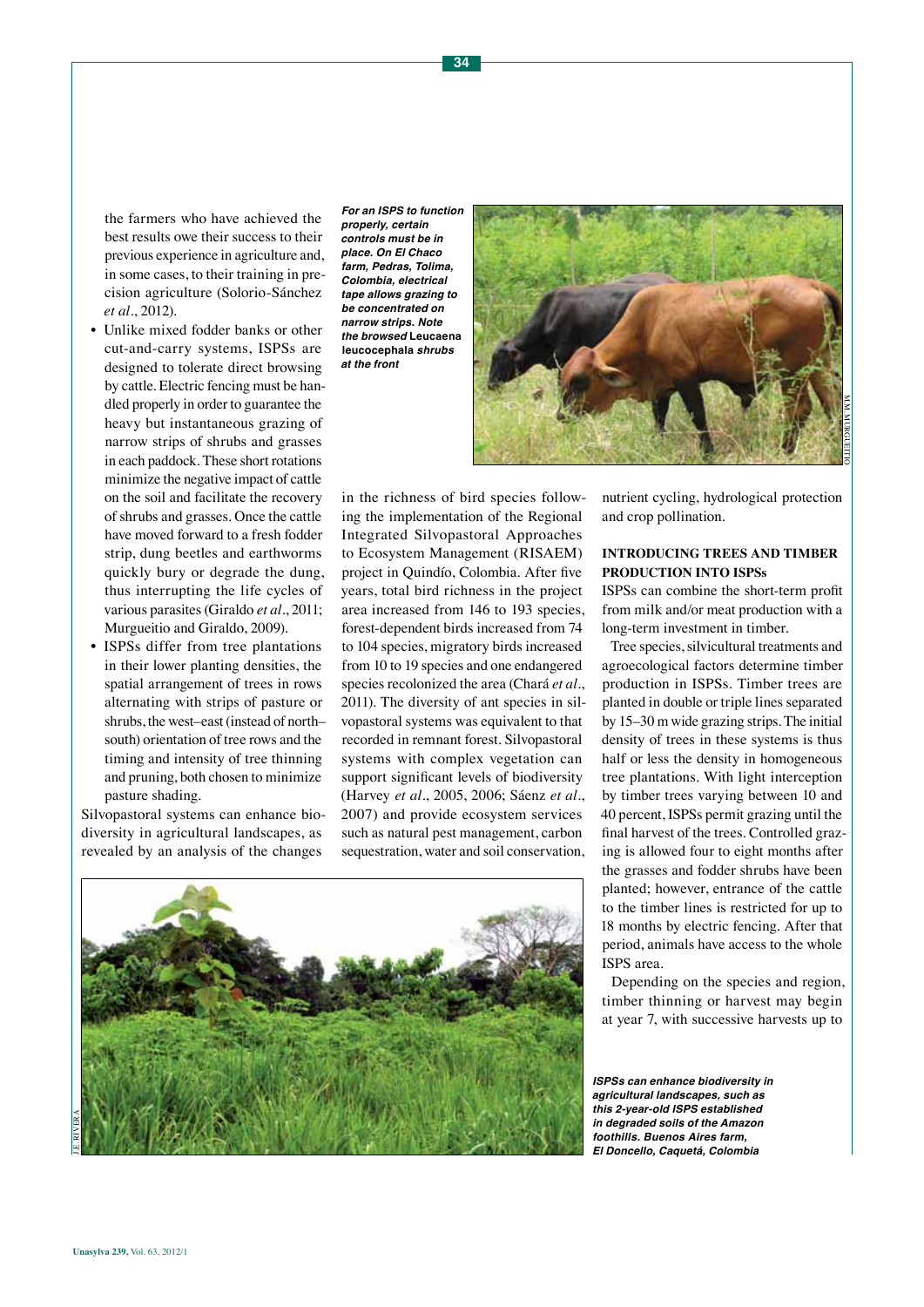year 20–25. The total volume of wood is estimated to be 30 percent lower than in conventional plantations, but this reduction is offset by the increased price of timber at final harvest. In these systems, thinning and pruning are designed to maximize diameters above 30 cm (for pine and eucalyptus, in 15–16 years), increasing the volume of high-priced timber by 50 percent (Esquivel *et al.*, 2010).

#### **Selection of species**

The livestock component of ISPSs biases the selection of trees toward nitrogenfixing species, fruit trees that can supplement cattle nutrition and timber sources for farm use, local markets and industry.

Crown architecture is another important aspect of tree selection. In general, species with straight trunks and small crowns and that are self-pruning, such as *Cordia gerascanthus*, are preferred to highly branched trees with twisted stems. However, large nitrogen-fixing trees with edible seeds such as *Albizia saman*, *Albizia guachapele* and *Enterolobium cyclocarpum* (all in the Fabaceae family) are usually kept within ISPSs at a low density.

Species with open crowns that allow enough sunlight to reach the ground are used instead of trees with dense canopies that block sunlight. Mango trees are an exception because the benefits provided by their large crops of nutritious fruit and the increased nutrient recycling compensate for the reduced fodder production beneath their crowns. Species with small and rapidly decomposing leaflets are preferred to those with large, thick leaves that form persistent litter. *Tectona grandis* is an exception because the cattle eat some fallen leaves, while the combination of trampling and urine accelerates the decomposition of remaining leaves.

**Crown architecture is an important aspect of tree selection. Cordia gerascanthus is a native species of global conservation concern with the ideal architecture for ISPSs**

Transition from open pastures to ISPSs is often accompanied by a greater appreciation of biodiversity within the farming system. For example, some dairy farms in the central and eastern Andes of Colombia have replaced their *Pennisetum clandestinum* (kikuyu grass) monocultures with ISPSs that combine caespitose and stoloniferous grasses, creeping legumes, a middle layer of *Sambucus* species and *Tithonia diversifolia* fodder shrubs, and the nitrogen-fixing Andean alder *Alnus acuminata* in the upper canopy. Once herbicides are suppressed, some weedy herbs colonize the system. However, farmers have learned to value "weeds" such as *Sida acuta* and *Sida rhombifolia*, both of which are readily eaten by cattle.

#### **Barriers to introducing trees**

Tropical cattle ranchers will often admit that they have a bias against trees in pasture-lands. Grass monocultures are favoured in Latin America, at least partly for aesthetic reasons. Herbicide manufacturers have helped to strengthen this taste for open pastures, and some research

institutions focus on improving "miracle grasses" and promoting the large-scale cultivation of a few species of *Brachiaria*, rather than on developing more complex and natural systems.

A few exotic fast-growing timber trees have proved useful in weakening such barriers. Some early adopters of ISPSs chose to plant familiar species such as *Eucalyptus* species, *Pinus* species, *Acacia mangium*, *Gmelina arborea* and *T. grandis*. However, some native timber trees are gradually emerging as protagonists of ISPSs in different regions.

#### **Successful selection of native species**

Introducing new species in ISPSs, as in reforestation, involves risks. Projects may fail because of inappropriate species choice, a consequence of insufficient knowledge about the performance of native trees in different site conditions. Nevertheless, an important pool of knowledge has developed on native trees. More than 130 neotropical species have been screened by various national projects and several have shown good early growth and survival in degraded areas (van Bruegel *et al.*, 2011;

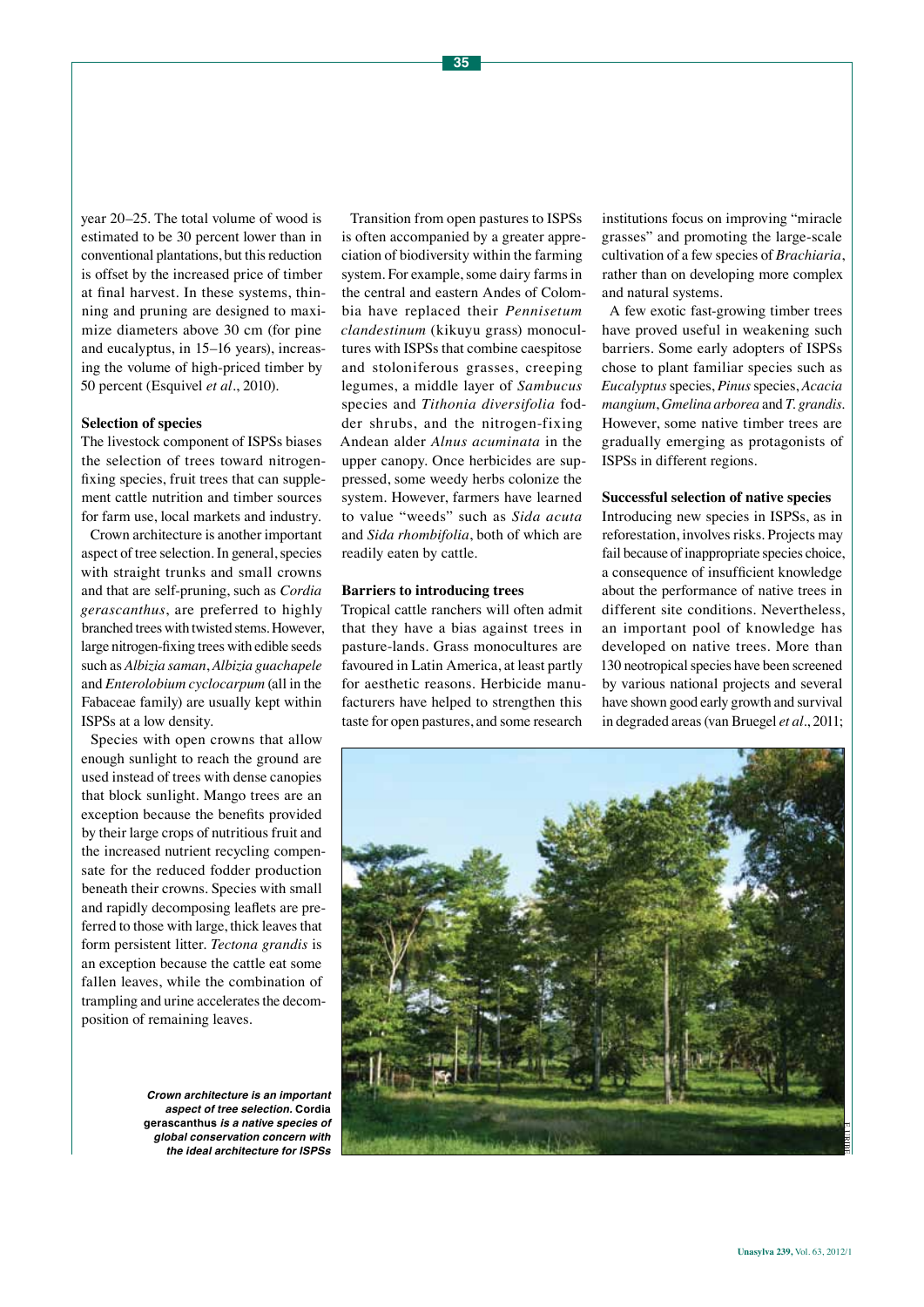Hall *et al.*, 2011; Montagnini and Finney, 2011, and references therein).

A pioneer farmer in the Andean foothills of Meta department in Colombia chose to test the endemic and rare *Mimosa trianae*  on his farm, together with *A. mangium*, *G. arborea* and other species. This virtually unknown native tree species outperformed its exotic competitors and has shown impressive growth. Collected by botanists only eight times since 1856, this nitrogen-fixing species will probably become one of the key elements of ISPSs in the Andean foothills, where, paradoxically, cattle-ranching could contribute to saving it from extinction.

Another example is the silvopastoral system based on the managed succession of *Piptocoma discolor* in the Amazon foothills of Caquetá, Colombia. Once herbicides are eliminated as a tool for maintaining pastures in this moist region, this species regenerates vigorously and

is browsed by the cattle. It is not only an excellent fodder shrub, it is also a fastgrowing timber tree that forms straight poles that are useful for construction. Thus, *P. discolor* provides fodder and timber and has the ideal tree architecture for live fences and silvopastoral systems (Hurtado *et al.*, 2011).

Some ISPSs combine two or more native timber tree species. An area of Colombia's dry Caribbean region has some seasonal limitations because of insufficient drainage. One ISPS for dual-purpose cattle combines improved pastures, a middle layer formed by the native tree *Guazuma ulmifolia* planted at high density for direct browsing and managed as a fodder shrub, and a canopy layer that combines strips of the native timber species *Cordia gerascanthus* and *Tabebuia rosea* and the endangered *Pachira quinata* (Galindo *et al.*, 2010; Galindo, Galindo and Blanco, 2010; Calle *et al.*, 2012).

## **Incentives for the adoption of ISPSs**

Those who have an interest in implementing ISPSs face two main classes of barrier:

- *1. Financial.* The high initial costs of establishing most ISPSs challenge the traditional view of tropical cattleranching as a low-investment activity. Even though the investment can be recovered in a relatively short period (3–4 years), most farmers, technicians and banks have not assimilated this relatively new thinking about cattle-ranching.
- *2. Knowledge.* The complexity of ISPSs demands specialized knowledge and technical assistance (Calle, 2008; Chará *et al.*, 2011).

Nevertheless, Latin American cattleranchers must quickly adapt to a changing climate and to the challenges of recent free-trade agreements that will demand producing high-quality beef and dairy



**An important pool of knowledge has been developed on the success rate of native trees in ISPSs. Mimosa trianae Benth (Fabaceae) is an endemic and virtually "unknown" tree that has outperformed its exotic competitors in silvopastoral systems in the Andean foothills. Andorra farm, Cubarral, Meta, Colombia**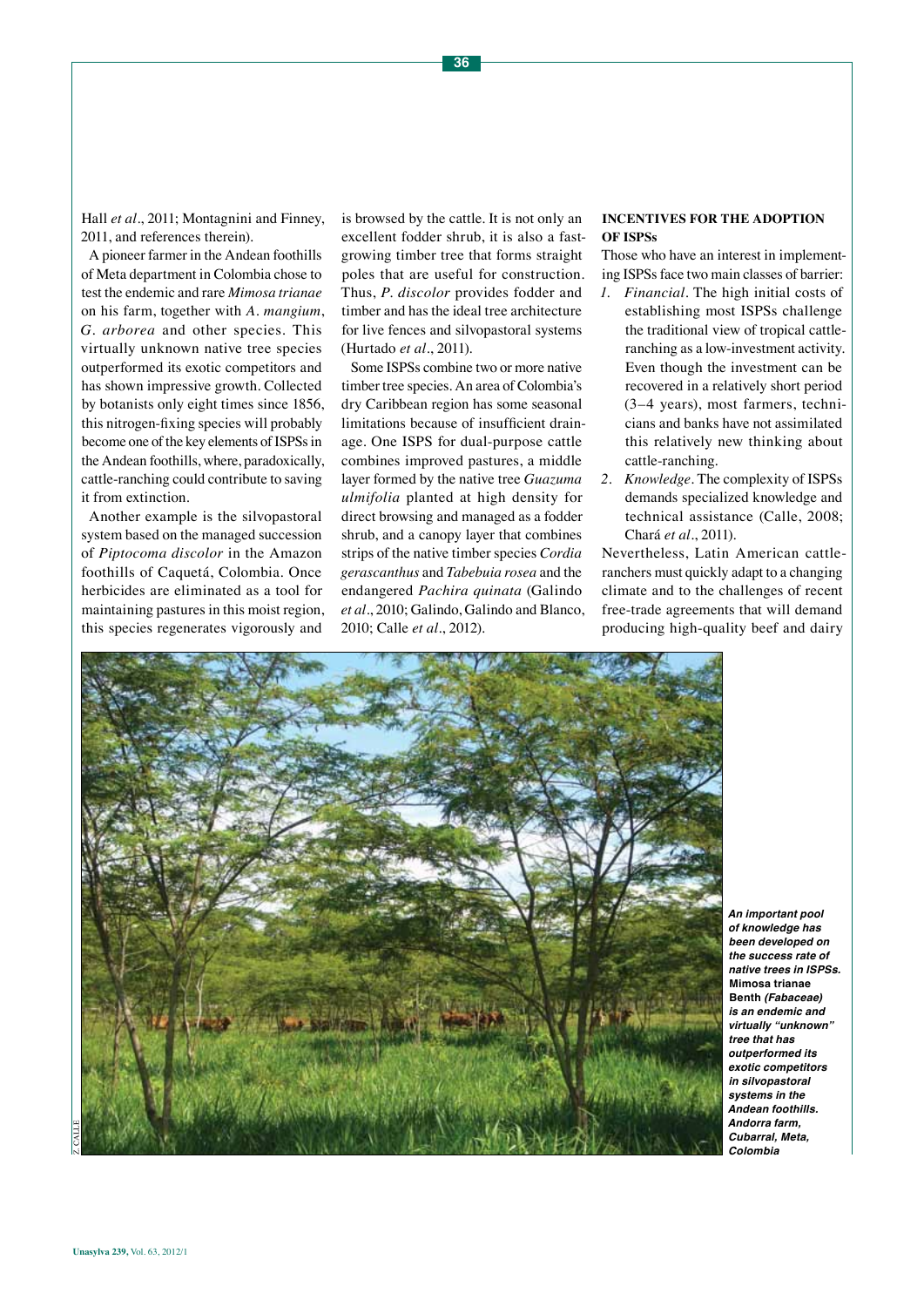# **TABLE 1. Types of incentives used to promote the transition of conventional unsustainable practices to silvopastoral systems and other sustainable land uses**

| <b>Incentive</b>                                                                                                                     | Socio-economic context and scale<br>of application                                                                                                                                                                                                                                                                                          | <b>Constraints</b>                                                                                                                                                                                                                                                                                                                       |
|--------------------------------------------------------------------------------------------------------------------------------------|---------------------------------------------------------------------------------------------------------------------------------------------------------------------------------------------------------------------------------------------------------------------------------------------------------------------------------------------|------------------------------------------------------------------------------------------------------------------------------------------------------------------------------------------------------------------------------------------------------------------------------------------------------------------------------------------|
| Donation of trees.<br>supplies and equipment                                                                                         | Small and local groups of farmers                                                                                                                                                                                                                                                                                                           | Only multipurpose trees that offer a direct economic benefit without<br>competing with cash crops are attractive to farmers                                                                                                                                                                                                              |
|                                                                                                                                      |                                                                                                                                                                                                                                                                                                                                             | <b>Risks:</b> Paternalism, limited adoption and lack of tree care when<br>projects end                                                                                                                                                                                                                                                   |
| Processing of land<br>property documents                                                                                             | All scales (small to large landowners), post-<br>conflict areas and settlements in the agricultural<br>frontier                                                                                                                                                                                                                             | This incentive should be the final step in closing an agricultural<br>frontier once zero deforestation has been achieved. Certification of a<br>property must be based on clear environmental standards to protect<br>conservation areas                                                                                                 |
|                                                                                                                                      |                                                                                                                                                                                                                                                                                                                                             | <b>Risks:</b> Corruption, perverse incentives for deforestation, land<br>concentration and land acquisition by international buyers                                                                                                                                                                                                      |
| Land tax exemption                                                                                                                   | Fertile lands and high-priced lands near cities<br>and infrastructure such as water-supply sys-<br>tems, dams and roads                                                                                                                                                                                                                     | Up-to-date information on land property must be available. The<br>incentive should be consistent with the opportunity cost of the land;<br>it is insufficiently attractive in areas with profitable and unsustainable<br>activities such as mining and commercial monocultures                                                           |
|                                                                                                                                      | Local scale (municipality), but often related to a<br>national policy                                                                                                                                                                                                                                                                       |                                                                                                                                                                                                                                                                                                                                          |
| <b>Financing of technical</b><br>assistance (TA) and<br>silvopastoral extension                                                      | Necessary at all scales                                                                                                                                                                                                                                                                                                                     | Requires specialized training for extension workers and technicians                                                                                                                                                                                                                                                                      |
|                                                                                                                                      |                                                                                                                                                                                                                                                                                                                                             | The cost of TA must be appropriate for every scale of production.<br>TA should be neither fully subsidized nor very expensive. It demands<br>the permanent availability of financial resources                                                                                                                                           |
| Credit for establishing<br><b>ISPSs</b>                                                                                              | Necessary at all scales, but must be adjusted to<br>each group of stakeholders                                                                                                                                                                                                                                                              | The main limitations are the lack of access of small farmers to credit,<br>and bureaucratic obstacles. The financial system poses barriers<br>(raising interest rates or requesting more guarantees)                                                                                                                                     |
|                                                                                                                                      |                                                                                                                                                                                                                                                                                                                                             | A risk of failure exists if the technology is not appropriate for a given<br>ecosystem                                                                                                                                                                                                                                                   |
|                                                                                                                                      |                                                                                                                                                                                                                                                                                                                                             | Credit schemes must be designed so that the flow of payments is<br>synchronized with the biological aspects of the system                                                                                                                                                                                                                |
| <b>Special incentives</b><br>linked to silvopastoral<br>credit (such as the Rural<br><b>Capitalization Incentive</b><br>in Colombia) | National policy with application at all scales                                                                                                                                                                                                                                                                                              | Technological development is needed to ensure the adequate<br>investment of incentives. The technology must be adapted to special<br>conditions such as tropical mountain ecosystems, areas subject to<br>flooding, acid soils and low-fertility areas                                                                                   |
|                                                                                                                                      |                                                                                                                                                                                                                                                                                                                                             | Limited by available funding. Faces the same limitations as access<br>to credit. Group loans must be developed. National funds to achieve<br>landscape-scale changes are not yet available                                                                                                                                               |
| Application of forestry<br>incentives to livestock<br>systems (such as the<br>Forestry Incentive<br>Certificate in Colombia)         | Should be applicable at all scales but, in practice,<br>incentives are concentrated in high-timber-<br>production areas.<br>Can reach national or regional scales. With<br>further technological development, benefits<br>available for livestock systems could become<br>equivalent to those of forest plantations                         | More knowledge on native species is required. Technology for the<br>introduction of forest species in ranchlands is nonexistent                                                                                                                                                                                                          |
|                                                                                                                                      |                                                                                                                                                                                                                                                                                                                                             | Development of silvicultural practices, markets and wood-processing<br>techniques for timber produced in silvopastoral systems are<br>insufficient                                                                                                                                                                                       |
| <b>Payments for</b><br>ecosystem services                                                                                            | Water may provide opportunities for small<br>landowners in focal watersheds; biodiversity<br>applies at different scales; carbon is attractive<br>mostly to large landowners or large-scale projects<br>Local scale for water, regional scale for carbon<br>and biodiversity. National-scale incentives exist<br>only in specific countries | Requires baseline knowledge and monitoring of the ecosystem<br>service being offered                                                                                                                                                                                                                                                     |
|                                                                                                                                      |                                                                                                                                                                                                                                                                                                                                             | Funding is very limited (i.e. under the United Nations Framework<br>Convention on Climate Change). Most countries have no specific<br>funds and depend on international cooperation                                                                                                                                                      |
|                                                                                                                                      |                                                                                                                                                                                                                                                                                                                                             | Differentiation of short- and long-term payments is very important.<br>Native trees require an additional stimulus                                                                                                                                                                                                                       |
| Specialized market<br>incentives (included<br>in the prices paid for<br>products of ISPSs)                                           | Necessary at all scales. Small farmers need<br>access to markets and subsidies throughout the<br>certification process. Larger and entrepreneurial<br>producers need incentives and promotion to enter<br>marketing chains                                                                                                                  | Requirements include: traceability and certification of milk, meat and<br>wood; certification protocols; impartial certifiers; someone paying for<br>the cost of certification, and a demand for the certified products in<br>specialized markets (biodiversity friendly, carbon neutral, low water<br>footprint or fair trade products) |
|                                                                                                                                      |                                                                                                                                                                                                                                                                                                                                             | Strong and prolonged campaigns for consumers play an important<br>role in increasing the demand for ISPS products                                                                                                                                                                                                                        |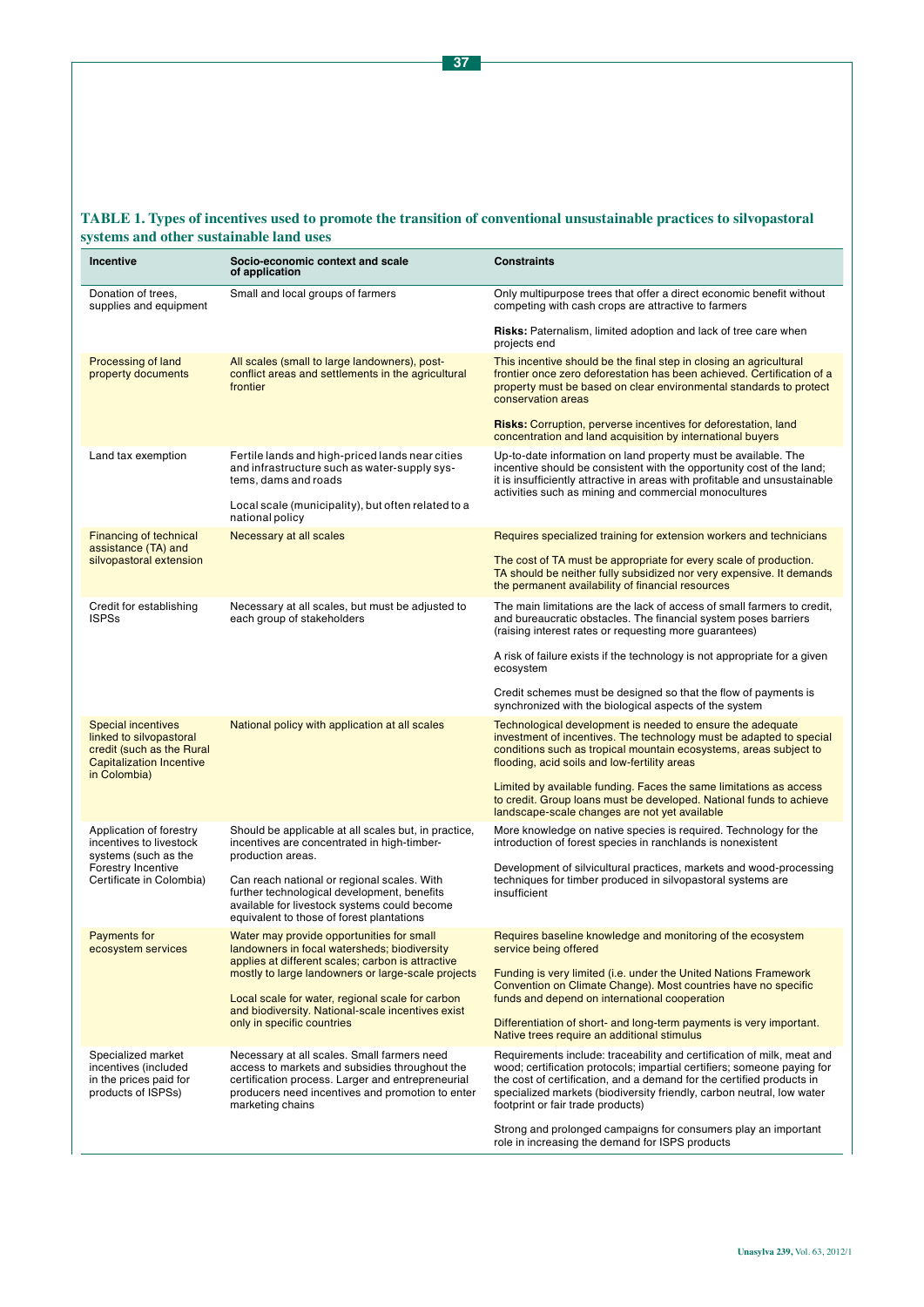

products, at a lower cost and adhering to rigorous environmental standards. Therefore, incentives and financial instruments are needed to promote the large-scale adoption of ISPSs. In the past, private, public and international cooperation programmes have used incentives to promote the adoption of silvopastoral systems and other agroecological practices. The main tools for scaling-up ISPSs are financial incentives, payments for ecosystem services, specialized technical assistance, innovation awards for farmers and market preferences. Table 1 presents incentives that have been used, the scale of their application and their constraints.

The average cost per ha of implementing ISPSs in the dry Caribbean region of Colombia is US\$2 500, one-fourth of which (US\$625) corresponds to labour (Solarte *et al.*, 2011). For the RISAEM project, the average income per ha from cattle-ranching increased from US\$237 to US\$888 in Colombia, Costa Rica and Nicaragua as a result of the adoption of silvopastoral practices (not exclusively ISPSs) (The World Bank, 2008). On average, conventional pastures provide one rural job per 100 ha, while consolidated ISPSs provide five jobs in the same land

area. During the establishment phase, ISPSs can provide as much as one job per 3 ha (Centro para la investigación en sistemas sostenibles de producción agropecuaria [CIPAV], unpublished data). This statistic applies to small-, mediumand large-scale cattle farms, as ISPSs are suitable for all scales, provided that the financial and knowledge barriers can be overcome.

ISPSs can improve the carrying capacity from as few as 0.5 animals per ha to 3 per ha. One ha of ISPS can increase farm income by at least US\$440 per ha per year. Therefore, these systems have a substantial potential to contribute to the reduction of rural poverty (CIPAV, unpublished data).

In 2006, dual-purpose farms of the dry Tepalpatepec and Apatzingán valleys in Michoacán, Mexico, began replacing their treeless cattle-ranching systems, which used abundant feed and chemical inputs, with intensive silvopastoral systems. So far, more than 4 000 ha of ISPSs have been established. A recent evaluation of the social and economic impacts of this project revealed that the internal rate of return of such systems increased from 5–11 percent to 33.5 percent when the profitability of milk, meat and leucaena seed

**Providing incentives to invest in ISPSs can lead to enhancing productivity of farming systems and the generation of ecosystem goods and services while helping to conserve and restore degraded lands. El Chaco farm, Piedras, Tolima, Colombia**

was considered. The five-fold increase in farmer income and the doubling of farm expenses have boosted the local economy. Additionally, ISPSs have increased local land value by 33 percent (González-Pérez and Solorio-Sánchez, 2012).

### **Conclusion**

In some parts of Latin America, ecological restoration is untenable unless it manifestly bolsters the ecological base for human survival (Society for Ecological Restoration International Science and Policy Working Group, 2004). Restoration must complement and enhance food production (Minnemeyer *et al.*, 2011). ISPSs are a good example of a land use that can increase the productivity and profitability of a farming system, enhance the generation of ecosystem goods and services, and facilitate the release of fragile, marginal and strategic areas for strict conservation, all at the same time. However, it will only be possible to scale up these systems in Latin America with national and international support through government policy, market preferences and payments for ecosystem services.

## **Acknowledgements**

The authors are deeply grateful to the following people for implementing or improving the silvopastoral systems mentioned in this article: Fernando Uribe, Carlos Hernando Molina, Enrique José Molina, Luis Solarte, Adolfo Galindo, Jorge Esquivel and Oscar Tafur. Stefano Pagiola, The World Bank, Fundación Produce Michoacán (Mexico) and Fedegán (Federación Colombiana de Ganaderos) have made important contributions to the development of incentives for promoting intensive silvopastoral systems.  $\blacklozenge$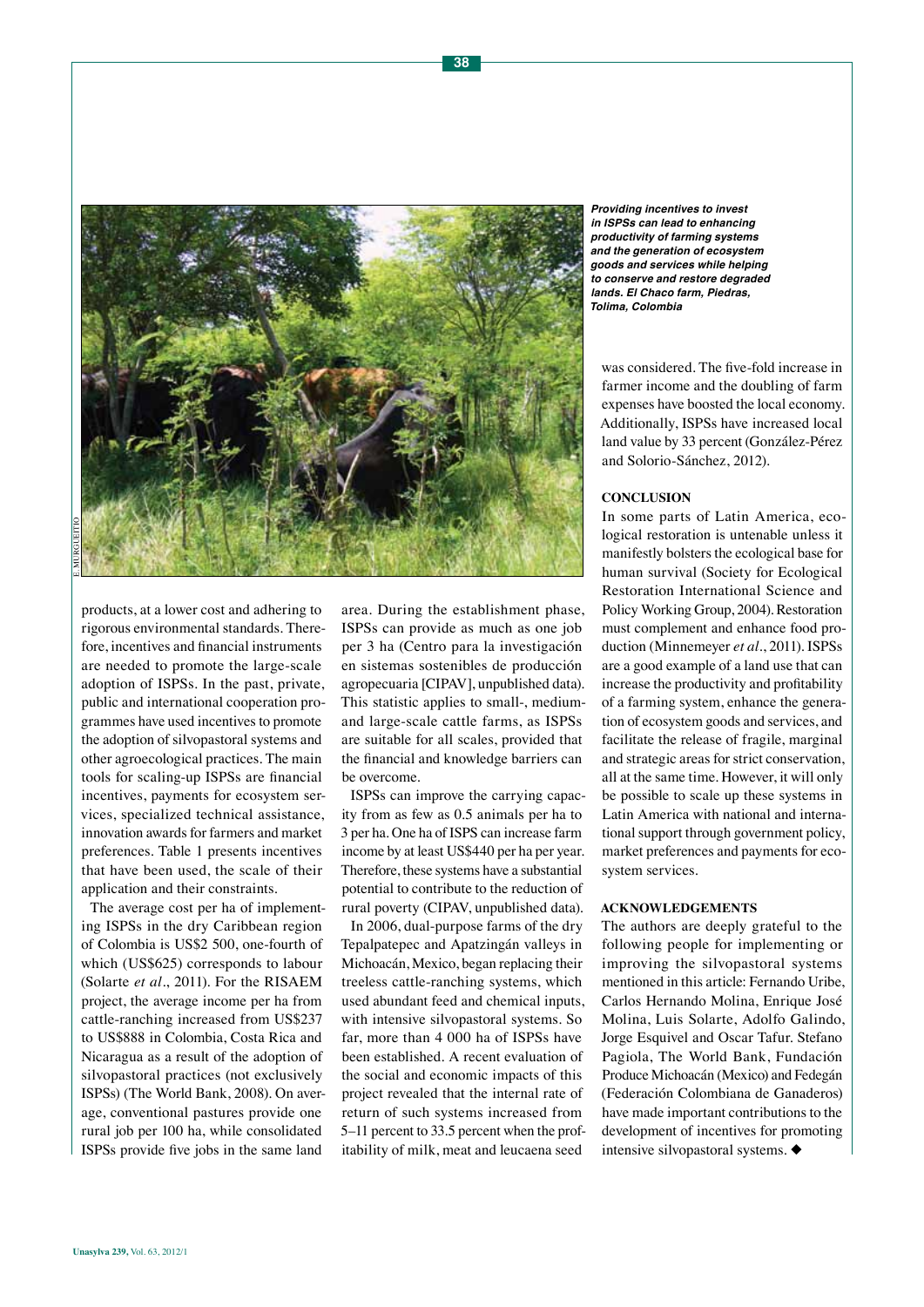

## References

- **Calle, A.** 2008. What makes an early adopter? Transforming landscapes one farmer at a time. *Tropical Resources*, 27: 7–14.
- **Calle, Z., Murgueitio, E., Galindo, W., Galindo, V., Uribe, F. & Solarte, L.** 2012. El móncoro o solera *Cordia gerascanthus*: un árbol nativo ideal para los sistemas silvopastoriles de la región Caribe y el Magdalena Medio. *Carta Fedegán*, 128: 54–64.
- **Chará, J.D.** 2010. Impacto de los sistemas silvopastoriles en la calidad del agua. *In* M. Ibrahim & E. Murgueitio, eds., *Proceedings of the VI Congreso Latinoamericano Agroforestería para la Producción Agropecuaria Sostenible*. Turrialba, Costa Rica, Center for Tropical Agricultural Research and Education (CATIE)–Centro para la investigación en sistemas sostenibles de producción agropecuaria (CIPAV).
- **Chará, J., Murgueitio, E., Zuluaga, A. & Giraldo, C.,** eds. 2011. *Ganadería Colombiana sostenible*. Cali, Colombia, CIPAV.
- **Dalzell, S.A., Shelton, H.M., Mullen, B.F., Larsen, P.H. & McLaughlin, K.G.** 2006. *Leucaena: a guide to establishment and management*. Sydney, Australia, Meat & Livestock Australia Ltd.
- **Esquivel, J., Lacorte, S., Goldfarb, C., Fassola, H., Colcombet, L. & Pachas, N.**  2010. Sistemas silvopastoriles con especies maderables en la República de Argentina. *In* M. Ibrahim & E. Murgueitio, eds., *Proceedings of the VI Congreso Latinoamericano de Agroforestería para la Producción Pecuaria Sostenible,* Turrialba, Costa Rica, CATIE–CIPAV.
- **FAO.** 2006. *Livestock report 2006*. Rome (also available at: [www.fao.org/docrep/009/](http://www.fao.org/docrep/009/a0255e/a0255e00.htm) [a0255e/a0255e00.htm\)](http://www.fao.org/docrep/009/a0255e/a0255e00.htm).
- **FAO & the Livestock, Environment and Development Initiative (LEAD).** 2006. *Livestock's long shadow: environmental issues and options*, by H. Steinfield, P. Gerber, T. Wassenaar, V. Castel, M. Rosales and

C. de Haan. Rome, FAO (also available at: [www.fao.org/docrep/010/a0701e/a0701e00.](http://www.fao.org/docrep/010/a0701e/a0701e00.htm) [htm\)](http://www.fao.org/docrep/010/a0701e/a0701e00.htm).

- **Galindo, W.F., Galindo, V.A. & Blanco, C.A.**  2010. El guácimo en sistemas silvopastoriles en Sucre. *Carta Fedegán*, 121: 96–99.
- **Galindo, W.F., Naranjo, J.F., Murgueitio, M.M., Galindo, V.A., Murgueitio, E. & Tatis, R.** 2010. Producción de carne bovina con sistemas silvopastoriles intensivos basados en *Guazuma ulmifolia* y otras especies en la región del Caribe seco de Colombia. *In* M. Ibrahim & E. Murgueitio, eds., *Proceedings of the VI Congreso Latinoamericano Agroforestería para la Producción Agropecuaria Sostenible*. Turrialba, Costa Rica, CATIE–CIPAV.
- **Giraldo, C., Escobar, F., Chará, J. & Calle, Z.**  2011. The adoption of silvopastoral systems promotes the recovery of ecological processes regulated by dung beetles in the Colombian Andes. *Insect Conservation and Diversity*, 4: 115–122. DOI: [10.1111/](http://dx.doi.org/10.1111/j.1752-4598.2010.00112.x) [j.1752-4598.2010.00112.x](http://dx.doi.org/10.1111/j.1752-4598.2010.00112.x).
- **González-Pérez, J.M. & Solorio-Sánchez, F.J.** 2012. Indicadores sociales y económicos de los SSPI del valle de Tepalcatepec, Michoacán, México, cinco años de madurez. *In* F.J. Solorio-Sánchez, C. Sánchez-Brito & J. Ku-Vera, eds., *Memorias IV Congreso Internacional sobre Sistemas Silvopastoriles Intensivos*. Morelia, Mexico, Fundación Produce Michoacán, Universidad Autónoma de Yucatán.
- **Hall, J.S., Love, B.E., Garen, E.J., Slusser, J.L., Saltonstall, K., Mathias, S., van Bruegel, M., Ibarra, D., Bork, E.W., Spaner, D., Wishnie, M.H. & Ashton, M.**  2011. Tree plantations on farms: evaluating growth and potential for success. *Forest Ecology and Management*, 261(10): 1675– 1683.
- **Harvey, C.A., Villanueva, C., Villacís, J., Chacón, M., Muñoz, D., López, M., Ibrahim, M., Gómez, R., Taylor, R., Martínez, J., Navas, A., Sáenz, J., Sánchez, D., Medina, A., Vílchez, S., Hernández, B., Pérez, A., Ruiz, F., López, F., Lang, I., & Sinclair, F.L.** 2005. Contribution of live fences to the ecological integrity of agricultural landscapes. *Agriculture,*

*Ecosystems and Environment*, 111(1–4): 200–230.

- **Harvey, C.A., Medina A., Sánchez, D.M., Vílchez, S., Hernández, B., Sáenz, J.C., Maes, J.M., Casanoves, F. & Sinclair, F.L.** 2006. Patterns of animal diversity in different forms of tree cover in agricultural landscapes. *Ecological Applications*, 16(5): 1986–1999.
- **Hernández, L.,** ed. 2001. *Historia ambiental de la ganadería en México*. Xalapa, Mexico, Instituto de Ecología.
- **Hurtado, E., Tafur, O., Calle, Z., Ortiz, L.H., Zambrano, F., Gacharná, N., Cuartas, C. & Murgueitio, E.** 2011. El árbol boca de indio o cenizo: este árbol es forrajero, maderable y de rápido crecimiento para la ganadería del trópico húmedo. *Carta Fedegán*, 126: 64–70.
- **Ibrahim, M., Guerra, L., Casasola, F. & Neely, C.** 2010. Importance of silvopastoral systems for mitigation of climate change and harnessing of environmental benefits. *In* FAO, edited by M. Abberton, R. Conant & C. Batello, *Grassland carbon sequestration: management, policy and economics*. *Proceedings of the workshop on the role of grassland carbon sequestration in the mitigation of climate change*. Integrated Crop Management, Vol. 11. Rome, FAO.
- **Laestadius, L., Maginnis, S., Minnemeyer, S., Potapov, P., Saint-Laurent, C. & Sizer, N.**  2011. Mapping opportunities for forest landscape restoration. *Unasylva*, 62(2): 47–48.
- **Mahecha, L., Murgueitio, M., Angulo, J., Olivera, M., Zapata, A., Cuartas, C., Naranjo, J. & Murgueitio, E.** 2012. Ceba de bovinos doble propósito pastoreando en sistemas silvopastoriles intensivos. *In* F.J. Solorio-Sánchez, C. Sánchez-Brito & J. Ku-Vera, eds., *Memorias IV Congreso Internacional sobre Sistemas Silvopastoriles Intensivos*. Morelia, Mexico, Fundación Produce Michoacán, Universidad Autónoma de Yucatán.
- **Minnemeyer, S., Laestadius, L., Sizer, N.,**  Saint-Laurent, C. & Potapov, P. 2011. *A world of opportunity*. Washington, DC, World Resources Institute. Available at: [www.wri.org/restoringforests.](http://www.wri.org/restoringforests)